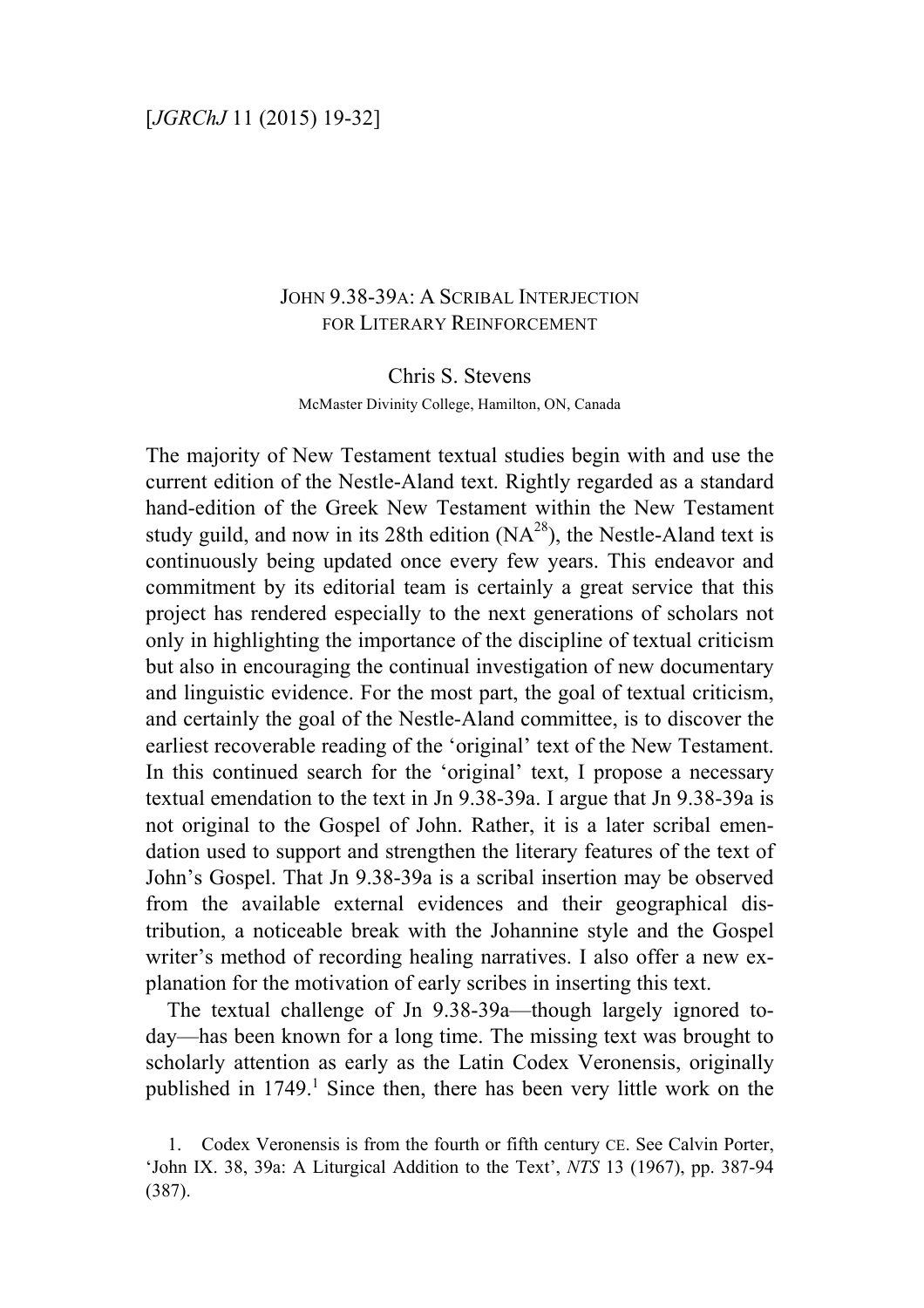text in question. In fact, in the last fifty years (or even the last seventyfive years), this textual problem has been widely ignored. Only two articles in vetted journals have dealt with examining these verses since 1967.

The negligence in addressing the issue can also be observed in commentaries on John. Many critical commentaries make no mention of this textual issue. <sup>2</sup> Interestingly, however, while Ernst Haenchen has some discussion on the textual character of ch. 9 in his commentary, contending on form-critical grounds that only part of v. 4 and of vv. 39- 41 is from the Evangelist instead of from source material, he makes no reference to the textual history or variants of these verses. <sup>3</sup> Haenchen also does not offer any formal criteria for his contentions, nor does he allude to the manuscript evidence.

Textual criticism should not be controlled by one's theological inclination but by a formal and thorough interaction with the physical textual evidence. As such, this paper will attempt to work through the external, and then the internal, evidences, in order to deal with various textual issues related to these verses. Reasons for omission will be considered and then compared with some possible grounds for retaining the longer reading. Finally, the weaknesses of both popular positions will be exposed, and a previously unexplored solution will be presented.

#### *Manuscript Evidence*

The decisions of the committee that works on the modern, eclectic NA<sup>28</sup> have resulted in this text: ὁ δὲ ἔφη· πιστεύω, κύριε· καὶ προσεκύνησεν αὐτῷ. Καὶ εἶπεν ὁ Ἰησοῦς (Jn 9.38-39a). <sup>4</sup> This reading is supported by the oldest papyrus  $(P^{66})$  and four majuscule codexes

2. Andrew T. Lincoln, *The Gospel according to Saint John* (BNTC; London: Continuum, 2005), pp. 286-87; Craig S. Keener, *The Gospel of John: A Commentary* (2 vols.; Peabody, MA: Hendrickson, 2003), I, pp. 794-95; Rudolf Bultmann, *The Gospel of John: A Commentary* (ed. G.R. Beasley-Murray; trans. R.W.N. Hoare and J.K. Riches; Philadelphia: Westminster Press, 1971), pp. 338-40.

3. Ernst Haenchen, *John: A Commentary on the Gospel of John* (ed. Robert W. Funk and Ulrich Busse; trans. Robert W. Funk; 2 vols.; Hermeneia, Philadelphia: Fortress Press, 1984), II, p. 41.

4. Kurt Aland et al., *Novum Testamentum Graece* (Stuttgart: Deutsche Bibelgesellschaft, 28th edn, 2012).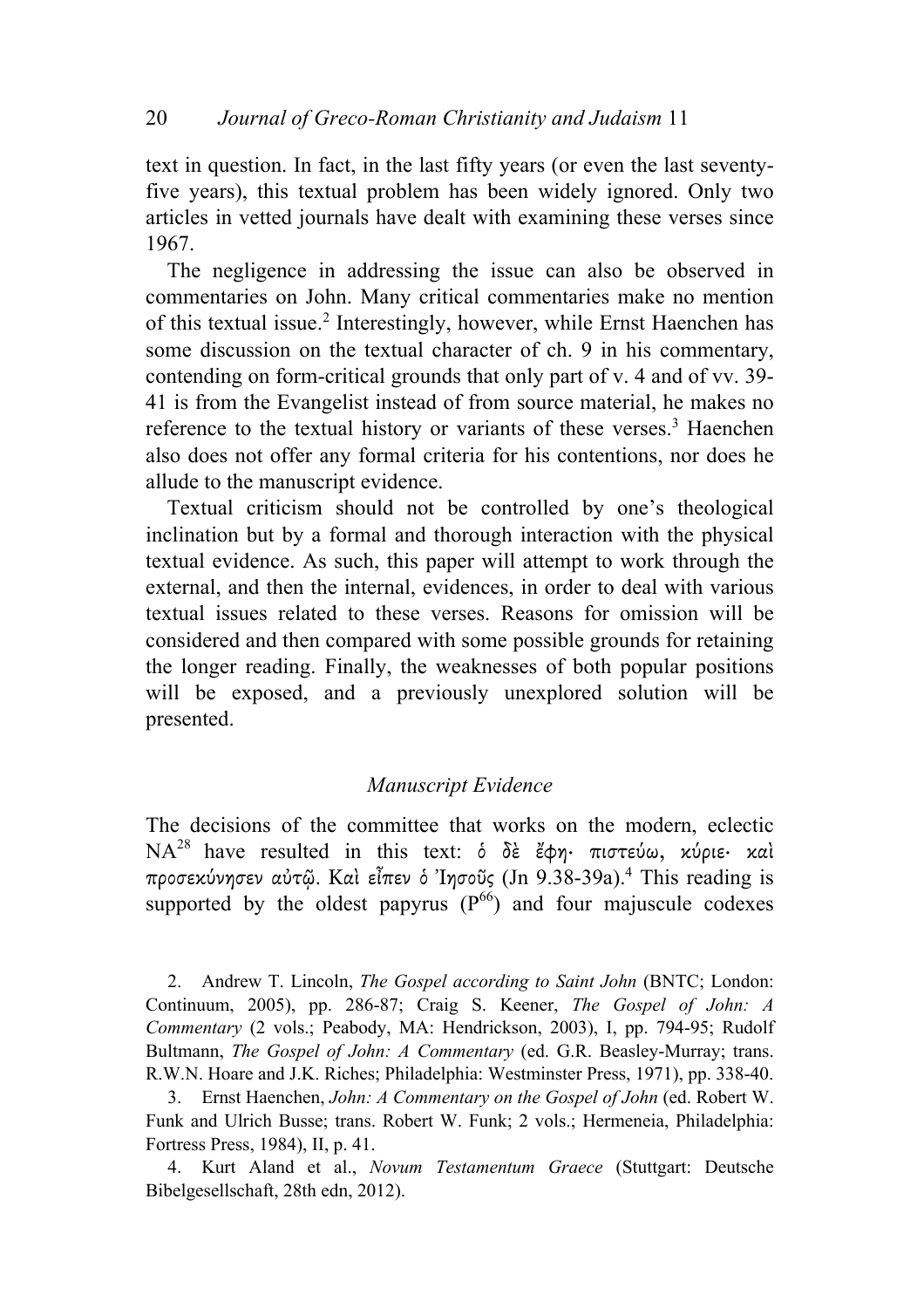(Alexandrinus [A], Vaticanus [B], Ephraemi Rescriptus [C], and Bezae [D]). By contrast, the text is absent in the nearly contemporaneous  $P^{75}$ ,<sup>5</sup>, as well as in the following significant witnesses: Codex Sinaiticus  $(x)$ , Codex Washingtonianus or Washingtonensis (W), Codex Veronensis (b), sub-Achmimic Coptic 2 (cop<sup> $\text{ach2}$ </sup>), Sahidic Coptic (cop<sup>samss</sup>) and Tatian's *Diatessaron*. <sup>6</sup> It is important to note that the texts that attest to the absence of this variant are geographically disperse.<sup>7</sup>

#### *Not a Scribal Error*

Examination of textual variants should always consider the possibility of scribal error. However, in the case of Jn 9.38-39a, the omission is not 'the result of transcriptional error'.8 Nothing in the text lends itself to the possibility of haplography (loss of text), *homoioarchton* (same beginning) or *homoioteleuton* (same ending) as being the likely candidate for textual variation. In short, none of the words in the missing text or its immediate surroundings would have caused a scribe to omit the text.

For instance, the scribal activity can be explored by examining the omission in  $P^{75}$ , one of our oldest extant papyri that contains textual portions of the Gospels of Luke and John. We can infer two possibilities for its accidential ommission there. The first possibility is that a scribe completed v. 37 and then accidentally jumped to v. 39b. However, nothing at the end of v. 37 resembles anything in v. 38 or v. 39a that could have caused this to happen. In fact, Jn 9.37 ends with ΕΚΕΙΝΟϹ ΕϹΤΙΝ, neither of which appears anywhere in vv. 38-39a.

5. Comfort and Barrett date  $P^{66}$  to mid-second century and  $P^{75}$  to late second century (Philip W. Comfort and David P. Barrett, *The Text of the Earliest New Testament Greek Manuscripts* [Wheaton: Tyndale House, 2001], pp. 376, 501).

6. A correction was made later to Sinaiticus between the sixth and seventh century, adding vv. 38-39a as a marginalia to the manuscript. This hand is referred to as  $x^c$ . The fact that the original scribe and Diothortes approved the omission indicates that vv. 38-39a was not part of their accepted *Vorlage*(*n*). This addition that happened two centuries later may suggest that the insertion only became known at a later time.

7. Philip W. Comfort, *Encountering the Manuscripts: An Introduction to New Testament Paleography and Textual Criticism* (Nashville: Broadman & Holman, 2005), p. 339.

8. Comfort, *Encountering the Manuscripts*, p. 339; Porter, 'John IX. 38, 39a', p. 389.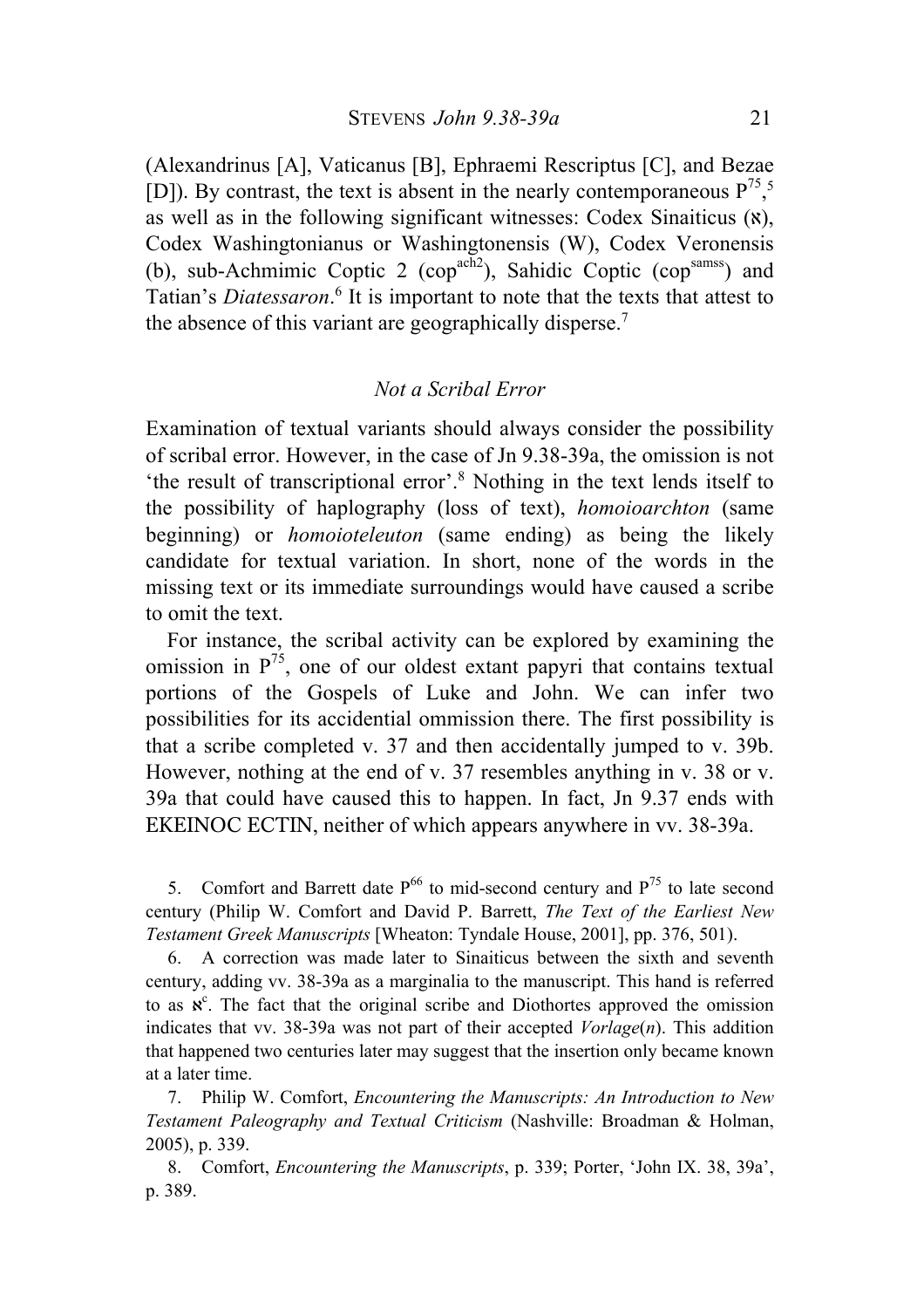# 22 *Journal of Greco-Roman Christianity and Judaism* 11

The second possibility is the more important one to consider. For this textual omission to be attributed to scribal error, one would expect a scribe to begin with v. 37a and then skip to v. 39b. Such a scenario would result in a textual variant that would suggest the idea that a scribe was confused by the occurence of the *nomen sacrum* ΙϹ, since v. 37a has ΕΙΠΕΝ ΑΥΤΩ Ι $\overline{C}$ , and v. 39a has ΚΑΙ ΕΙΠΕΝ Ο Ι $\overline{C}$ . However, no papyrus or manuscript ever displays this error. No extant document begins with v. 37a and then skips to v. 39b. The absence of this variant indicates that scribes did not confuse an anarthrous *nomen sacrum* with an articular one. Furthermore, if the *Vorlage* (prior text) to  $P^{75}$  had the longer reading, the two occurrences of the *nomen sacrum* would have at least been three lines apart from each another. This would consequently make the chance of scribal confusion highly improbable.

Moreover, the fact that this variant is not found in any of the available textual evidence should eliminate scribal error as a possible explanation. And since many scribes omitted only Jn 9.38-39a and nothing else, the omission is likely to have originated from their  $Vorlage(n).$ <sup>9</sup> The subsequent insertion of the longer reading is what Philip Comfort concludes is a prime example of 'purposeful changes made to the text'.<sup>10</sup> In fact, those holding to either the long or the short reading all agree that the textual change is purposeful.

## *Reasons Proposed for Removal*

A primary question for determining originality is assessing whether a scribe is more likely to add or subtract a portion of the text. Those contending the disputed portion is not original offer five main points to explain why a scribe likely added the text. First, the association of John 9 with 'baptismal liturgy and catechesis' strongly motivated the addition.<sup>11</sup> There are several ancient sources that connected the healing in John 9 with baptism. For instance, Augustine explicitly taught that,

- 9. Comfort, *Encountering the Manuscripts*, p. 339.
- 10. Comfort, *Encountering the Manuscripts*, p. 323.

11. Raymond E. Brown, *The Gospel according to John I–XII* (AB, 29; Garden City, NY: Doubleday, 1966), p. 375. See also Rudolf Schnackenburg, *The Gospel according to St John* (trans. Cecily Hastings, Francis McDonagh, and David Smith; 3 vols.; New York: Crossroad, 1968–82), II, p. 257; Comfort, *Encountering the Manuscripts*, p. 340; and George R. Beasley-Murray, *John* (WBC, 36; Nashville: Thomas Nelson, 2nd edn, 1999), p. 216.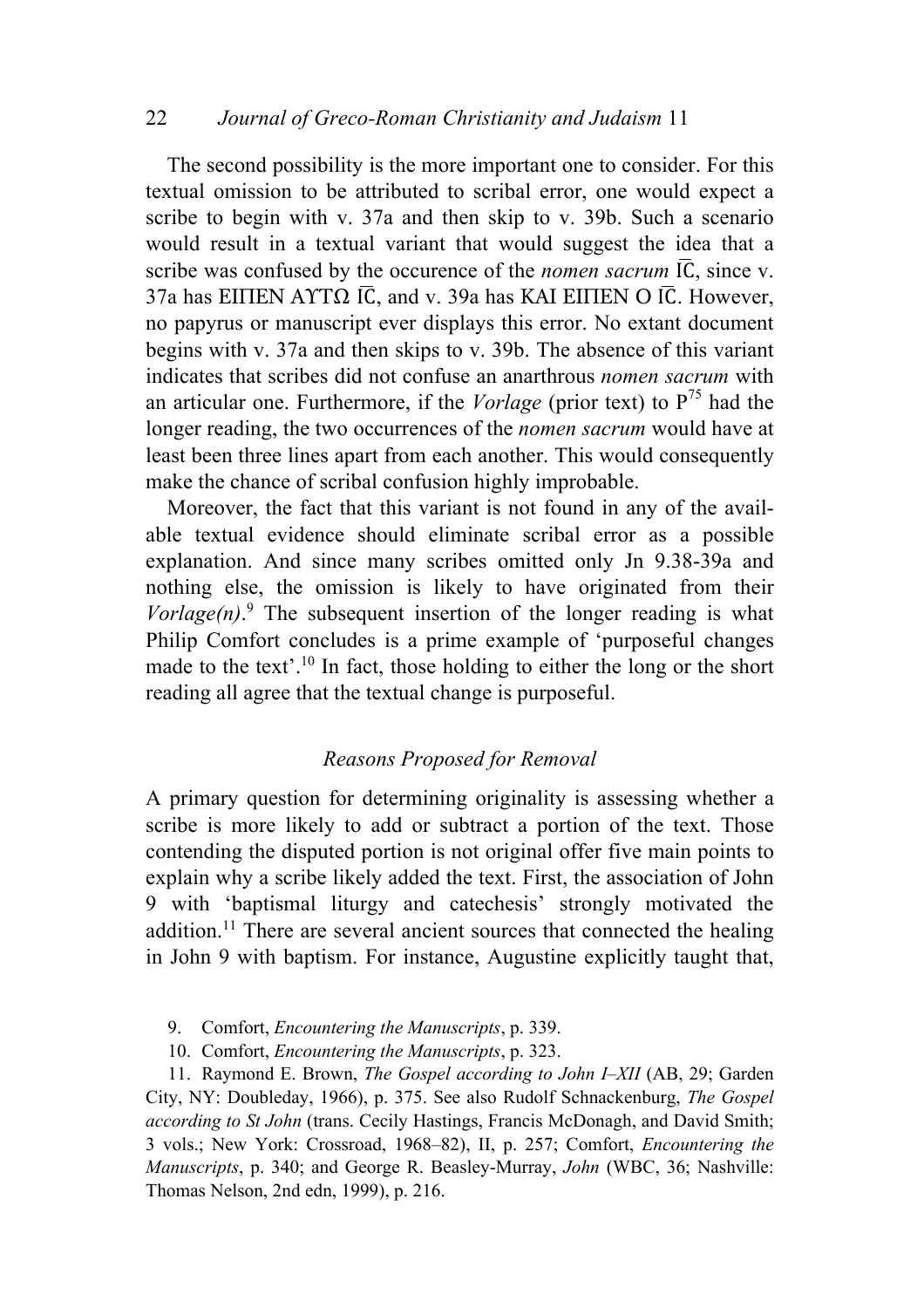when the blind man washed his eyes, he symbolically 'was baptized in Christ'. <sup>12</sup> Irenaeus also connects this episode with sacramental regeneration, which he says takes place during and through baptism.13 Furthermore, Calvin Porter points to archeological evidence from the second and third centuries in catacomb art that used the blind man for baptismal ceremonies.<sup>14</sup>

The early connection with baptismal rites likely made the text 'susceptible to alterations', as it may have been used as the confessional model for those being baptized.15 Calvin Porter was the first to suggest that Jn 9.38-39a 'arose out of the liturgical usage'.16 His proposed reconstruction of history begins with the contention that early lectionary lessons included the texts in 9.1-38 and 9.39–10.9. This is corroborated by the findings of Herman Hoskier concerning the Synaxarion of the Gospel of John.<sup>17</sup> The lectionary lessons led to the addition of v. 38 as the positive confessional conclusion for one lesson, and v. 39a as an incipit for the next lesson.<sup>18</sup> Porter argues that the incipit formula ΚΑΙ ΕΙΠΕΝ Ο Ι $\overline{C}$  was added to the continuous text after a period of being performed orally and perhaps even of being contained in the margins.19

The second and third points of evidence that favor the shorter reading derive from lexical arguments. <sup>20</sup> The use of ἔφη is rare in John, only occurring at 1.23 and 9.38 in NA<sup>28</sup>. Also, the manner in which πιστεύω

12. Philip Schaff (ed.), *St Augustin: Homilies on the Gospel of John, Homilies on the First Epistle of John and Soliloquies: Nicene and Post-Nicene Fathers of the Christian Church Part 7* (New York: Christian Literature Company, 1888), p. 245.

13. Irenaeus, *Haer*. 5.15.3.

14. Porter, 'John IX. 38, 39a', p. 391. See also Schnackenburg, *St John*, II, p. 258. Both Porter and Schnackenburg are building upon F.M. Braun, *Jean le théologien et son évangile dans l'église ancienne* (EBib; Paris: J. Gabalda, 1959), pp. 149-56.

15. Porter, 'John IX. 38, 39a', p. 391.

16. Porter, 'John IX. 38, 39a', p. 390.

17. H.C. Hoskier, *Codex B and its Allies, A Study and an Indictment* (2 vols.; London: Bernard Quaritch, 1914), II, p. 267.

18. Parker points out that the International Greek New Testament Project has discovered εἶπεν ὁ κύριος as the beginning of two commonly added incipits in lectionaries. See D.C. Parker, *An Introduction to the New Testament Manuscripts and their Texts* (New York: Cambridge University Press, 2008), p. 99.

19. Porter, 'John IX. 38, 39a', pp. 393-94.

20. Comfort, *Encountering the Manuscripts*, p. 339; Porter, 'John IX. 38, 39a', p. 389.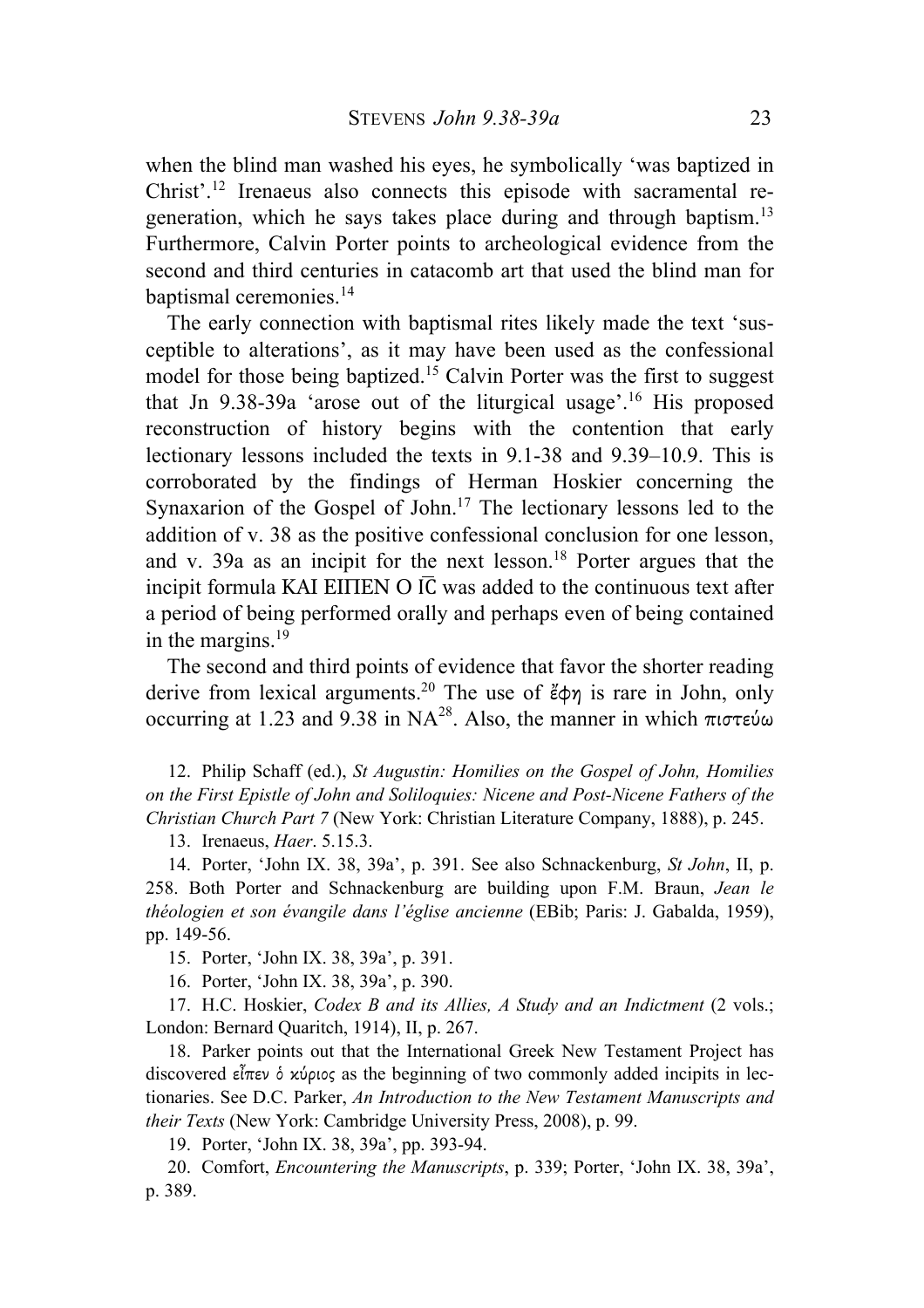is used raises questions. <sup>21</sup> While the lemma is used ninety-eight times in thirty-seven different conjugated forms in John, this is the only instance in which πιστεύω appears in the present, active, indicative, first-person, singular form. Specifically, the occurrence in this first-person form is peculiar, since John elsewhere records the faith of someone from an external narrative perspective (e.g. Jn 2.11, ἐπίστευσαν εἰς αὐτὸν; 2.23 πολλοὶ ἐπίστευσαν). Here, however, the healed person is recorded as confessing faith from his own perspective. It is significant to note that Mk 9.24 is the only other occurrence of πιστεύω in the entire Gospel corpus.

A fourth point against Johannine authorship is based on grammatical arguments. In John, προσκυνέω is used eleven times (see Jn 4.20, 21, 22, 23, 24; 9.38; 12.20) in nine different forms, but this is the only instance that has Jesus as the grammatical object.<sup>22</sup> With reference to the other uses, four are intransitive, two have cognitive processes as objects, two have πατρί as objects, one is a substantival participle and one has a relative pronoun as the object, having θεός as the understood antecedent. Furthermore, this is the only time this particular conjugation, that is, πιστεύω in the first-person singular, is used in John.<sup>23</sup>

The rare use of these words in an unusual form and syntax has led Porter to conclude that this 'disputed verse is out of harmony with the teaching of the evangelist'.<sup>24</sup> Even proponents of the longer reading have acknowledged that 'the confession of faith and the prostration... is puzzling within the Gospel, since the man is the only character who worships Jesus during his earthly ministry'.<sup>25</sup> I will return to this particular problem below.

21. Porter, 'John IX. 38, 39a', p. 389; Comfort, *Encountering the Manuscripts*, p. 339.

22. The word 'can describe ordinary homage to a human being, but the evangelist definitely intends it to mean more' (Schnackenburg, *St John*, II, p. 254). See also Bultmann, *Gospel of John*, p. 339 n. 3; Porter, 'John IX. 38, 39a', p. 390; and Comfort, *Encountering the Manuscripts*, p. 339.

23. προσκυνέω occurs 60 times in John, and it also occurs in Acts 10.25 and Heb. 11.21.

24. Porter, 'John IX. 38, 39a', p. 390.

25. Martijn Steegen, 'To Worship the Johannine "Son of Man": John 9.38 as Refocusing on the Father', *Bib* 91 (2010), pp. 534-54 (553). Steegen argues that some manuscripts changed the 'son of man' in Jn 9.35 to 'son of God' to emphasize Jesus' divinity, but it is not because Jesus could not be worshipped before his resurrection (p. 542).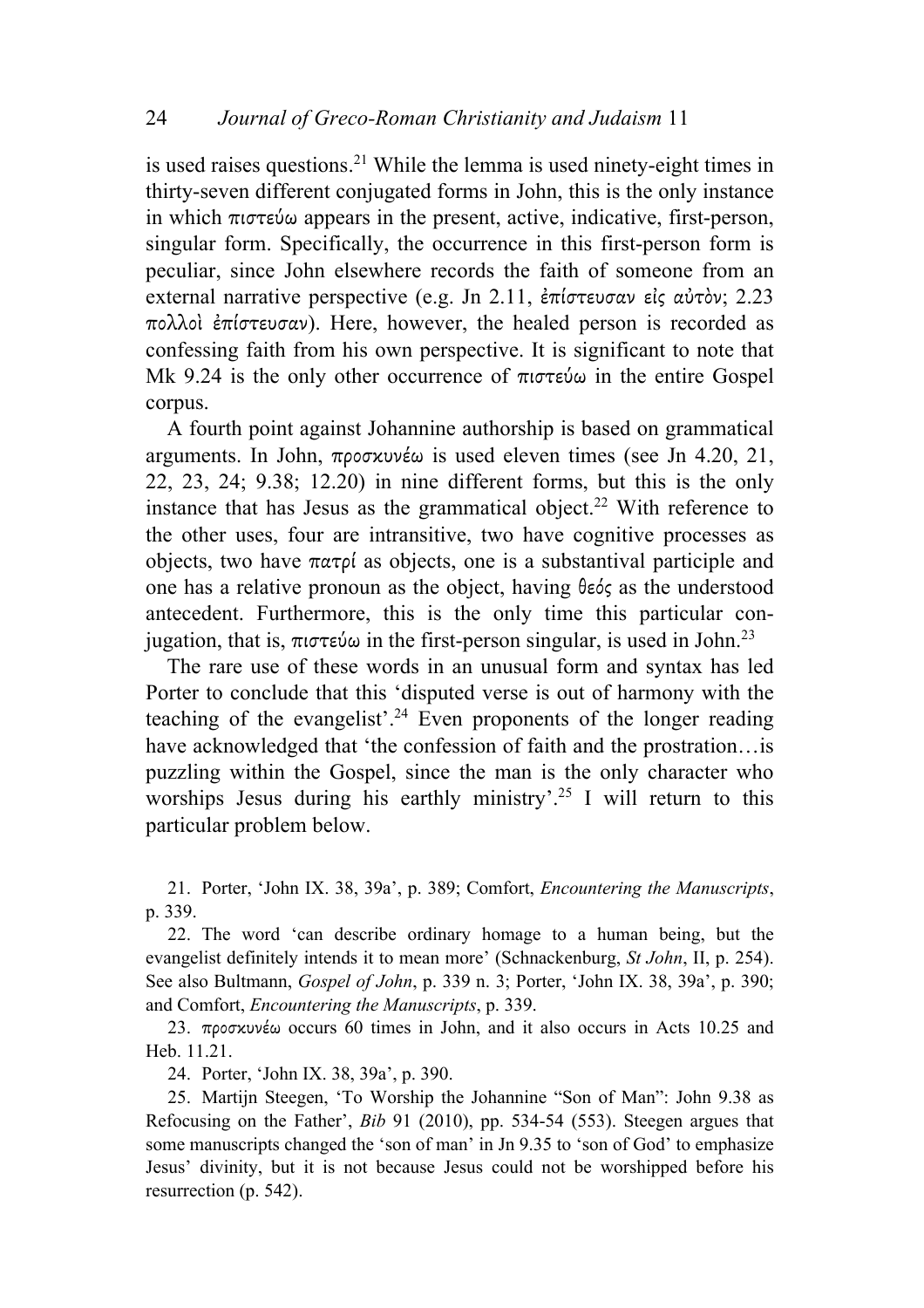A fifth and final argument for the shorter reading is that v. 38 disrupts the flow of the story. If vv. 38-39a is removed, a 'continuous statement from Jesus' lips' remains.<sup>26</sup> But the additional statement by the blind man interrupts Jesus' statement in v. 37 and v. 39b. This also holds true grammatically. Nothing in vv. 38-39a is syntactically dependent on phoric material, nor does it function as grammatical head to anything following it. The passage can easily be removed without impairment to anything within the remaining text.

Someone might try to argue that v. 38 is an answer to the question of v. 35, but that would be incorrect. In v. 36, the man does make his reply to Jesus' question by offering his own question. In the Gospel of John, questions asked by Jesus are not always answered in a direct manner. For instance, in Jn 5.6-7, the crippled man does not answer Jesus, but he does make a statement. Furthermore, many questions in John are not invitations for a response, but they serve the purpose of introducing or leading to Jesus' teaching statements (e.g. Jn 16.19-20).

## *Proponents of Keeping the Longer Text*

Acknowledging the peculiarities of the verse, proponents for the longer reading believe that the evidence does 'not necessarily have to lead to the conclusion that these verses were added by a later hand'.<sup>27</sup> First, the longer reading is found in one of the earliest papyri and continues in later significant codexes. This fact deserves recognition. Secondly, an early homily by Chrysostom makes use of the verse and gives no indication of doubt concerning it. <sup>28</sup> While a discussion of textual variation is not expected in an ancient sermon, if the missing verse was unfamiliar to the audience of Chrysostom, some explanation of his comments would seem reasonable. The fact that he does not substantiate the text suggests that he and the audience were in some way familiar with the inclusion of v. 38.

There are also reasonable responses to the lexical challenges. First, while the exact term  $\zeta \phi \eta$  is used only one other time in John at 1.23, it

26. Comfort, *Encountering the Manuscripts*, p. 340.

27. Steegen, 'Worship', p. 553. See also D.A. Carson, *The Gospel according to John* (PNTC; Grand Rapids: Eerdmans, 1991), p. 379.

28. Philip Schaff (ed.), *Saint Chrysostom: Homilies on the Gospel of St John and the Epistle to the Hebrews: Nicene and Post-Nicene Fathers of the Christian Church, Vol. 14* (New York: Christian Literature Company, 1886), p. 213.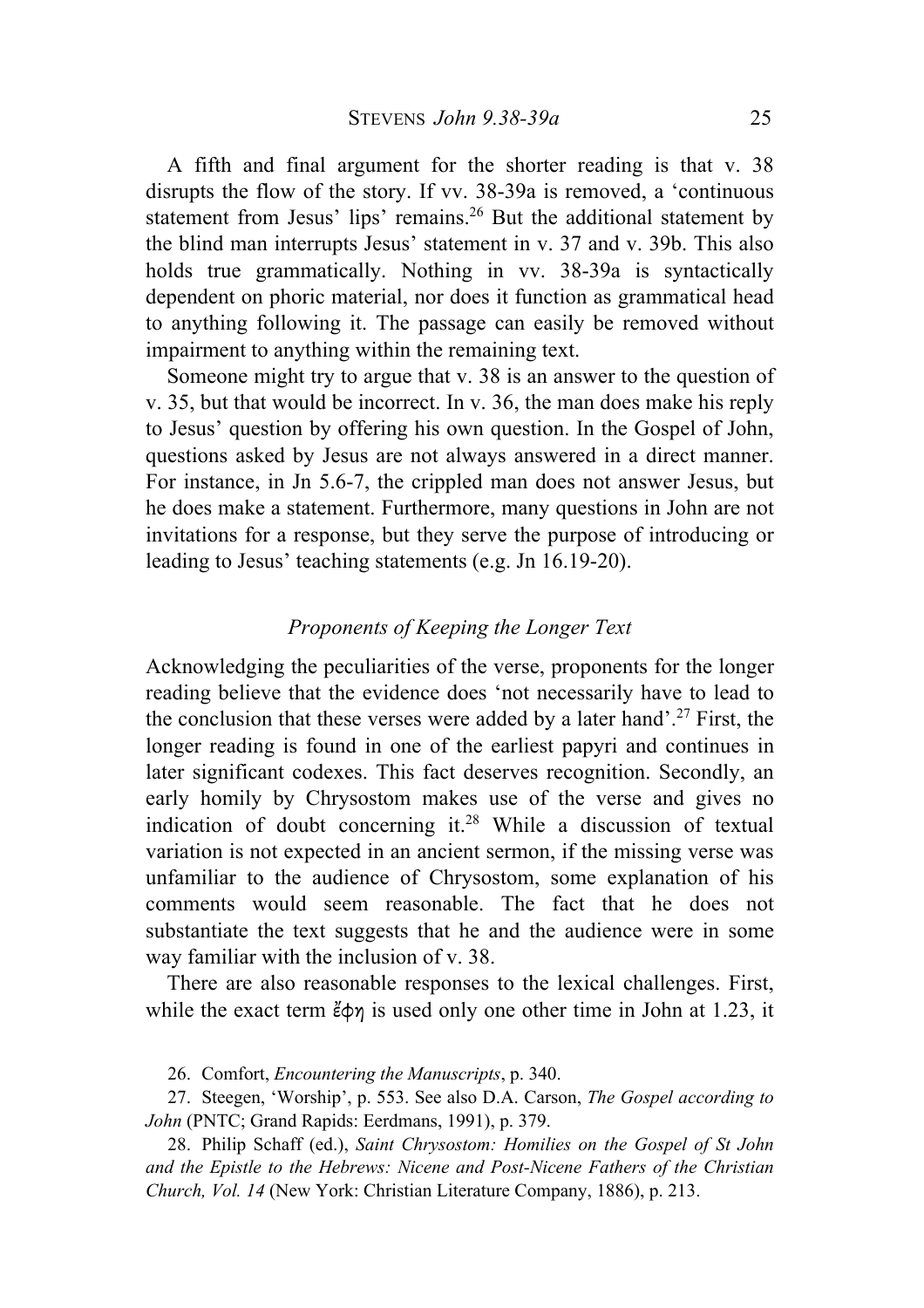is used twenty-seven times in the Synoptics (e.g. Mt. 4.7; Mk 10.20; Lk.  $5.7$ ).<sup>29</sup> Additionally, Codex Sinaiticus ( $\theta$ ) has an additional occurrence of  $\ell$ φη in 9.37 that is not found in the NA<sup>28</sup>. Also, in P<sup>66</sup>, the scribe wrote *ἔ*φη in v. 36 before scraping it out. Furthermore, concerning προσκυνέω, even though the verb here is the only instance of an aorist, active, indicative, third-person, singular, this verbal form appears to be the 'least marked' form.30

The remaining small support for the longer reading—albeit very little—is based primarily on theological reasoning. The responses to the problems mentioned above can be examined briefly. First, proponents of the longer reading contend that early scribes likely omitted the text, since it has Jesus being worshipped prior to his death and resurrection.<sup>31</sup> The resulting christological ramifications of such an event might have seemed out of place for some scribes. I will say more about these christological factors below.

Secondly, the theory of lectionary marginal inclusion proposed by Porter only works if lectionary 'forces were influential in shaping the transmission of the text at an astonishingly early date'.<sup>32</sup> It would necessarily need to be early enough for inclusion in  $P^{66}$ . Furthermore, the theory only works if all early lectionaries split the lessons at precisely this point. However, this critique is weakened by the fact that it does not directly address the textual issue. It simply has challenged

29. Ἔφη is used 14 times in Mt., 6 times in Mk and 7 times in Lk.

30. Markedness is a linguistic feature far too large a subject to explicate fully here, but some comments might be beneficial. The concept of *markedness* at the word-level is described by Battistella as the hierarchy of 'polar oppositions' that 'show an evaluative nonequivalence that is imposed on all oppositions' (E.L. Battistella, *Markedness: The Evaluative Superstructure of Language* [Suny Series in Linguistics; Albany: State University of New York Press, 1990], p. 1). The two poles of a relationship of opposites are general vs. specific, simple vs. complex and expected vs. unexpected. In short, language can express something as either general, simple and undefined (what is called *unmarked*) or specific, complex and defined (what is called *marked*). Individual languages develop a 'hierarchisation of opposites', which can be applied to Greek tense-forms (see Battistella, *Markedness*, pp. 4, 21). For the application of this kind of *markedness* concept to the Greek New Testament, see Stanley E. Porter, *Verbal Aspect in the Greek of the New Testament: With Reference to Tense and Mood* (SBG, 1; New York: Peter Lang, 1989), esp. p. 181.

31. Steegen, 'Worship', p. 553.

32. Carson, *John*, p. 379.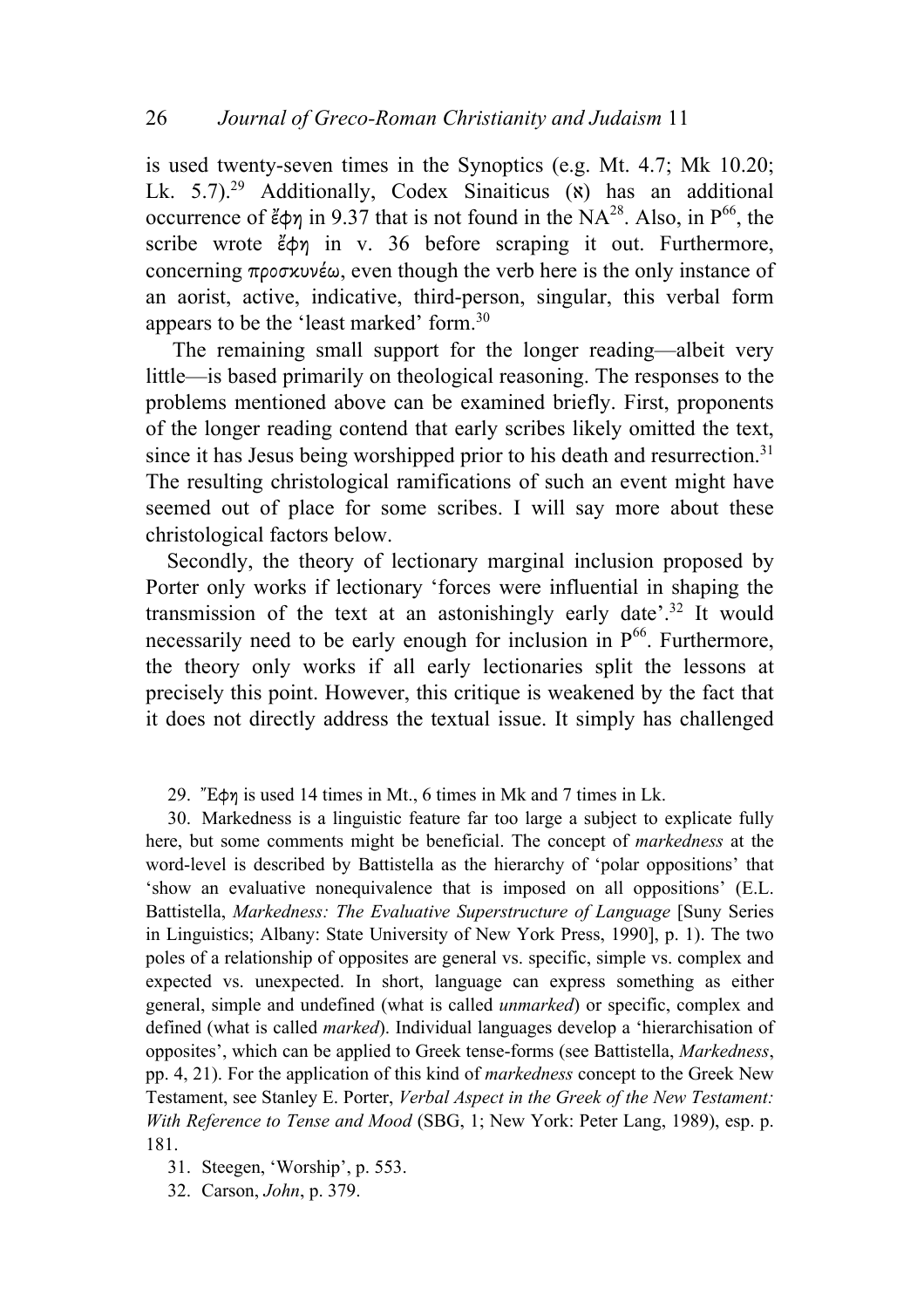the proposal by Porter, which is only one possible scenario.

Finally, Bruce Metzger offers his support for the longer reading, but only on conjectural grounds. He recounts what the majority of the committee behind the  $NA^{28}$  believed: 'the omission, if not accidental, is to be regarded as editorial, made in the interest of unifying Jesus' teaching in verses 37 and 39'.33 However, Metzger's point does not directly address the textual issues either. Metzger has merely offered a different historical scenario than Porter, and one that in fact highlights the dubious nature of the text.

Metzger indicates that, if vv. 38-39a were included in a manuscript used by an early scribe, the scribe would have recognized it as a textual error and would thus have likely omitted it. But this begs the question how and why so many different scribes independently agreed that vv. 38-39a did not make sense and consequently decided to omit this particular text only. There are no early papyri or manuscripts that omit anything else in the surrounding co-texts of these verses. For this reason, Metzger has not really offered a solution to this textual problem, but has rather confirmed that the inclusion in the  $NA^{28}$  is perplexing.

#### *Remaining Problems*

Both sides have left significant issues unaddressed. First, it remains to be understood how the addition could happen so early.<sup>34</sup> Porter's theory is significantly hindered by the fact that there is no evidence for lectionaries prior to or contemporary with  $P^{66}$  and  $P^{75}$ . In fact, our earliest extant evidence for a lectionary comes from the fourth century CE. <sup>35</sup> Secondly, no one (so far as I know) has addressed the content of the response of the healed person, or how it was recorded, as a clue

33. Bruce M. Metzger, *A Textual Commentary on the Greek New Testament*: *A Companion Volume to the United Bible Societies' Greek New Testament* (London: United Bible Societies, 2nd edn, 1994), p. 195.

34. This is the question of both Metzger and Carson (see Metzger, *Textual Commentary*, p. 195; and Carson, *John*, p. 379).

35. The  $NA^{28}$  and  $UBS<sup>4</sup>$  both have Lectionaries 563 and 672 listed as the oldest ones coming from the fourth century. See Stanley E. Porter, *How We Got the New Testament: Text, Transmission, Translation* (Grand Rapids: Baker Academic, 2013), pp. 139-40.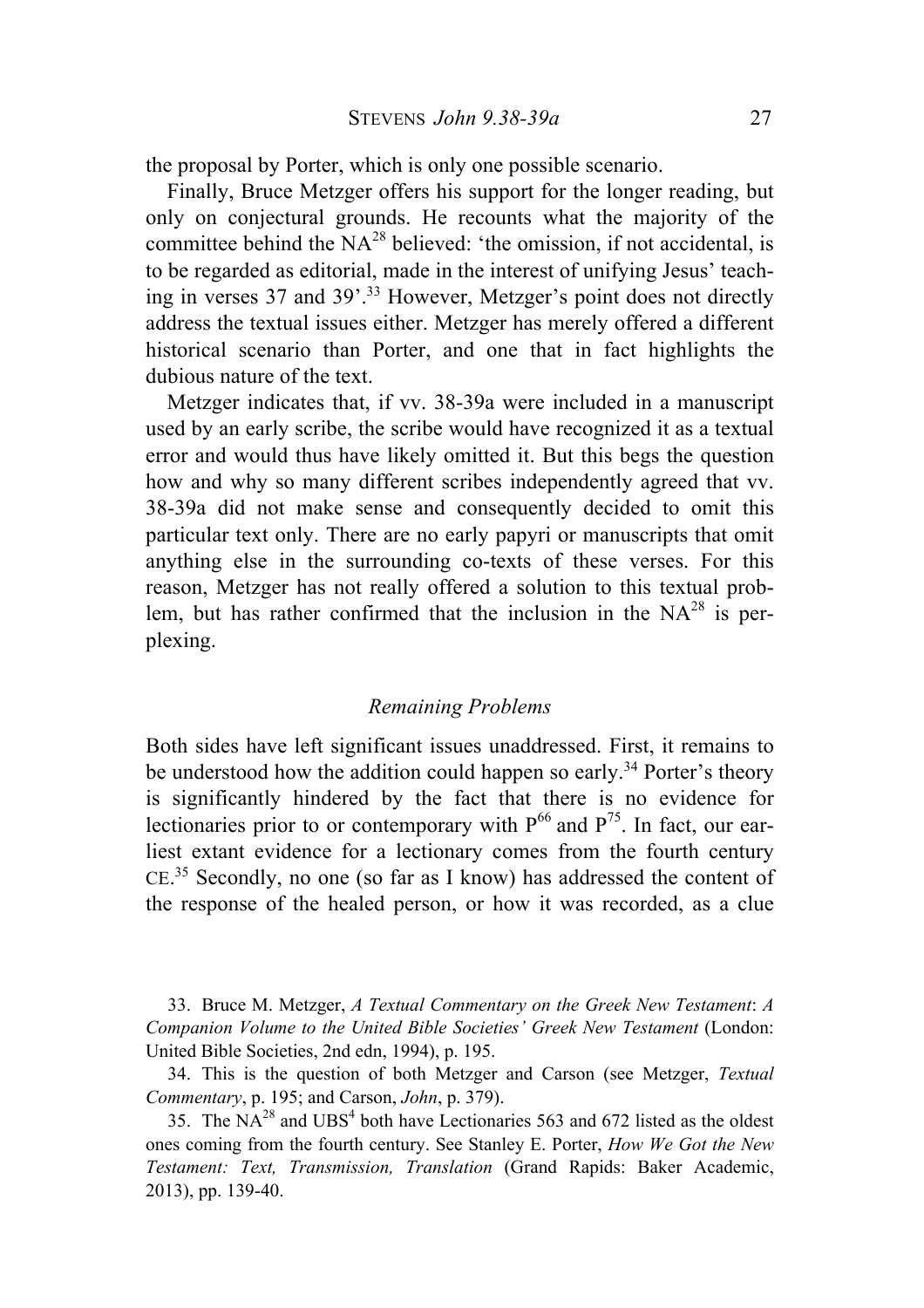concerning originality.36 I will address these remaining problems and offer further information that at least needs to be considered.

To begin with, a correction needs to be stated. Metzger claims that the 'overwhelming preponderance of external attestation' is substantial grounds for the originality of the text.<sup>37</sup> This is not entirely accurate. If one compares the number of occurrences and omissions in the first four centuries, the evidence is in favor of exclusion. It is not until after the biblical texts were standardized during the fourth century CE that more manuscripts began including the verse rather than excluding it.

## *Miracle Narratives*

Contrary to Porter and Metzger, vv. 38-39a is not out of harmony with Johannine theology. The Gospel of John has a propensity towards evincing a more developed or higher Christology.<sup>38</sup> Thus, the worship of Jesus is not itself a mark against this text. However, there is significant disagreement between the narrative form of healings and miracles in John and this questionable text, namely, apart from this occurrence, there is no recorded response or action of a beneficiary after a healing miracle.

While current rhetorical and socio-rhetorical studies have indeed 'crossed a form-critical boundary set down by Rudolf Bultmann', the benefits of considering literary form should not be ignored.<sup>39</sup> In John,

36. Comfort hints at the issue but does not offer any argument for what the content of the verse indicates about authenticity (see Comfort, *Encountering the Manuscripts*, p. 340).

37. Metzger, *Textual Commentary*, p. 195.

38. While not radically different from the rest of the New Testament, 'the development of Christology may be held to have its culmination and climax in the Fourth Gospel' (Andrew Chester, 'High Christology––Whence, When and Why?', *Early Christianity* 2 [2011], pp. 22-50 [45]). Also, concerning John 9, Beth Stovell argues that 'the continuity of kingship from Father to Son stressed Jesus' similarity to the Father, moving the Gospel towards a high Christology' (see Beth M. Stovell, *Mapping Metaphorical Discourse in the Fourth Gospel: John's Eternal King* [LBS, 5; Leiden: Brill, 2012], p. 224). Beasley-Murray discusses the 'semeia hypothesis', which argues that 'the Johannine redaction reflects a higher Christology' (Beasley-Murray, *John*, p. cxxi).

39. Wendy J. Cotter, 'Miracle Discourse in the New Testament: A Response', in Duane F. Watson (ed.), *Miracle Discourse in the New Testament* (Atlanta: Society of Biblical Literature, 2012), pp. 211-23 (211).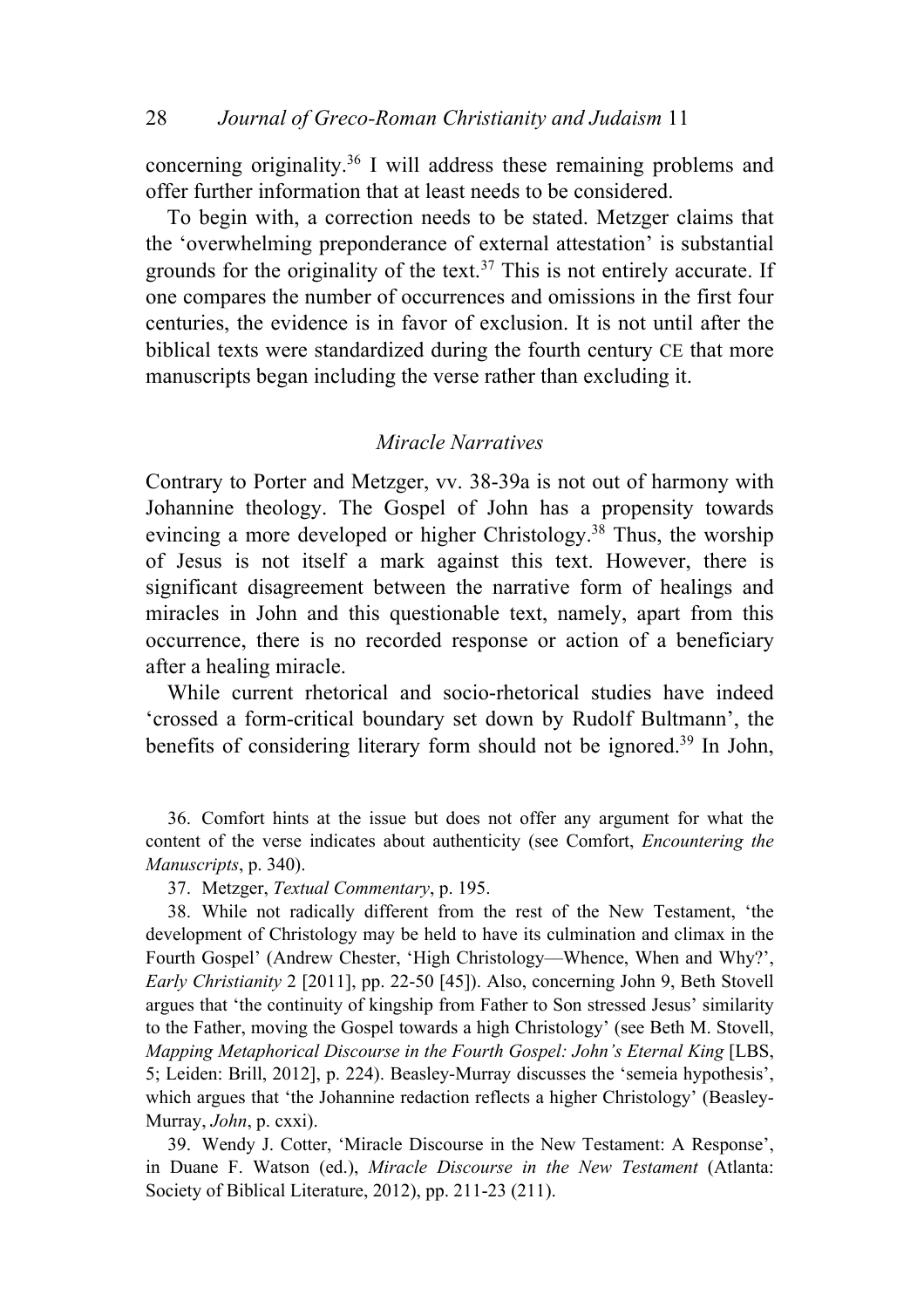the model for recording healings can be observed in the event of the healing of the official's son in Jn 4.46-54. A man makes a request to Jesus, and after some verbal interaction, which includes recorded speech, Jesus performs a healing miracle. This is followed by belief on the part of the beneficiary, even though he has not yet verified the miracle. But even when the healing is confirmed and understood, there is no further interaction between Jesus and the beneficiary. Most notably, there is no further recorded speech of the beneficiary (the healed) that is directed to the benefactor (the healer). Also, there is no recorded incident of worship after the healing miracle.

This pattern for recording miracles is found consistently in John. First, consider the water turned into wine at the wedding in Cana. The Gospel narrative records the disciples exercising an undefined belief in Jesus, but there are no recorded acts of worship or verbal profession by them. Secondly, the pattern is seen in the Passover feast found in Jn 2.23. The author states that many believed in Jesus on account of the signs he performs, but there are no recorded acts of worship or direct speech by them. Thirdly, the healing of an invalid in John 5 further highlights this pattern. John has multiple lines of quoted speech of the man interacting with Jesus and the religious leader, but after being healed, John does not record any worship act or speech directed toward Jesus. Fourth, in Jn 7.31, at the festival of Booths, it is stated that some believed, but there is no reported worship act or individual recorded speech. Lastly, the episode of the raising of Lazarus is very similar to that of John 5. Before the resurrection miracle, there is a lot of recorded speech and interaction with Jesus, but afterwards, there is no recorded speech from the spatial-temporal setting of the miracle.<sup>40</sup>

There is one seeming deviation from this pattern in John, and this can be seen in the incident of the feeding of the five thousand. After the miracle has become known, there is a generic confession made by the crowd in 6.14. However, it is not individualized speech, and there is no worship or profession of faith. Most importantly, it was not a healing miracle.

The pattern of interaction with Jesus prior to a miracle or healing event is also consistent in the Synoptics. In Mt. 9.27-31, the blind men confess that Jesus is able to heal, but after the healing incident, there is

40. John 11.47-50 records the speech of the Jewish council and of Caiaphas, but this event was in Jerusalem and not in Bethany. The verb of motion in 11.46 (ἀπῆλθον πρὸς τοὺς Φαρισαίους) indicates the spatial-temporal movement.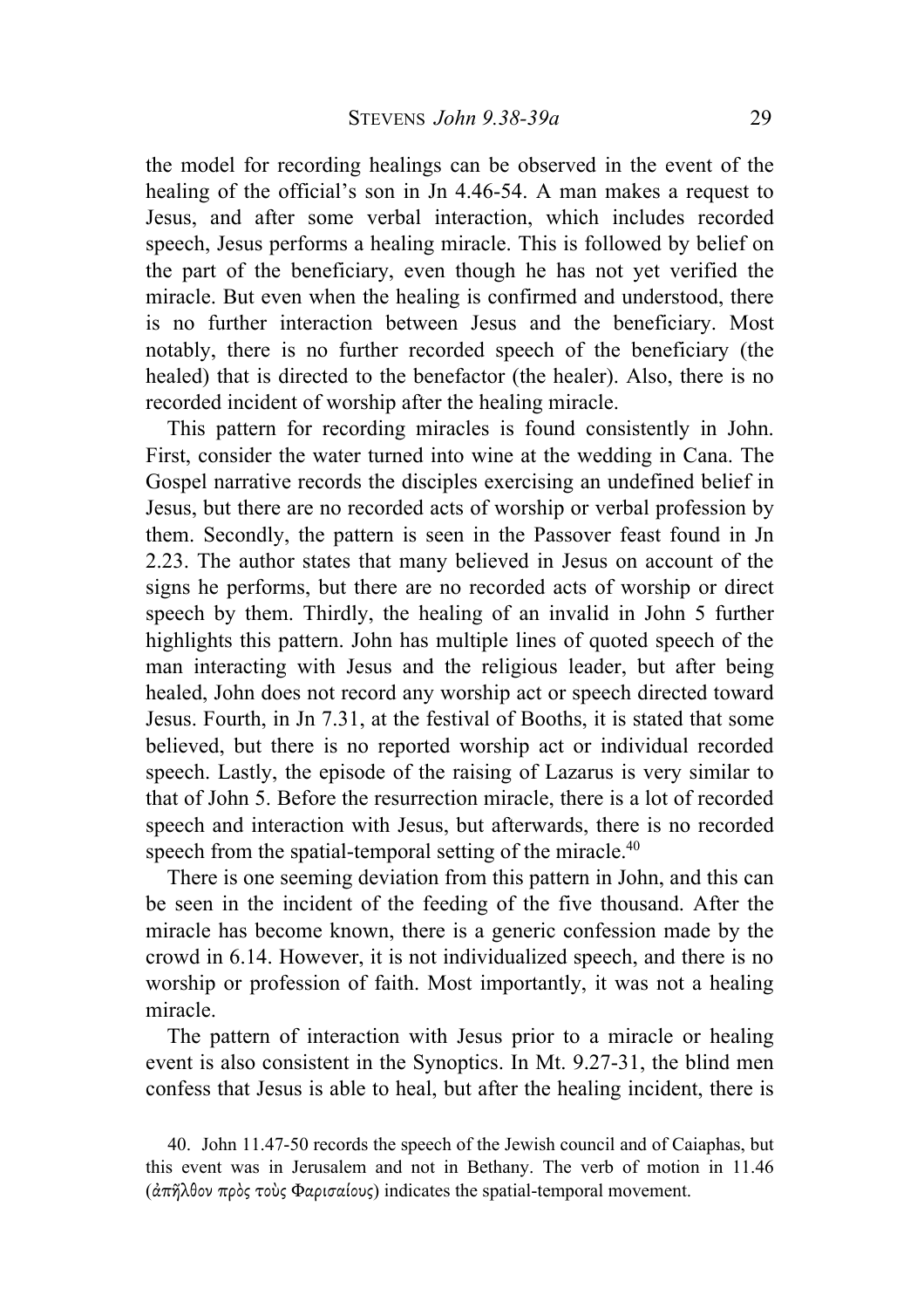no recorded speech. The lack of direct speech is surprising, given that Jesus speaks to them and that their further actions are mentioned. In Mt. 12.22, after being healed of his blindness and demon possession, the person does not confess or respond at all. Similarly, in Mt. 20.34, the two blind men do not respond or worship after being healed. Furthermore, Lk. 18.25-43 is strikingly similar to Mk 10.46-52, where there is recorded speech by the blind beggar Bartimaeus interacting with Jesus prior to his healing, but nothing is recorded after it.<sup>41</sup>

Surprisingly, this pattern also holds true for the verb προσκυνέω. In Mt. 8.2, the lepers bow (προσεκύνει) before being healed, but no response is recorded afterward. In Mt. 9.18, the ruler bows before Jesus (προσεκύνει), but afterward there is no response from him. The pattern continues in Mt. 9.20-22 and 15.22-28. But, in John's Gospel, there is a single deviation from the Synoptics. In Mt. 14.33, the disciples do bow (προσεκύνησαν) and make confession after the calming of the sea. However, once again, it is not a healing incident, and no individual speech is recorded.

# *Potential Anomaly*

There is one incident in Luke that appears to break this pattern. In Lk. 17.11-19, we encounter a recorded group dialog by the ten lepers, but it is noticeable that there is no record of individualized speech. All of them interacted with Jesus, but only one person returned after being healed. In Lk. 17.15-16, the healed person is said to have praised God with a loud voice, fallen at the feet of Jesus, and given thanks to him. Upon closer examination, however, even in this scene—which has no parallel elsewhere in the Gospels—there is no recorded speech, and different verbs other than  $\pi \rho \circ \sigma \times \nu \circ \omega$  are used to describe his actions ἔπεσεν and εὐχαριστῶν.

The consistent pattern of dialog and reported speech that happens in a healing event has, thus far, been an unexplored factor concerning the originality of Jn 9.38-39a. The pattern is clear throughout the Gospels: (a) the Gospels do not record speech directed to Jesus after a healing miracle, (b) the Gospels do not record individual profession after a healing miracle and (c) the Gospels do not record a worship incident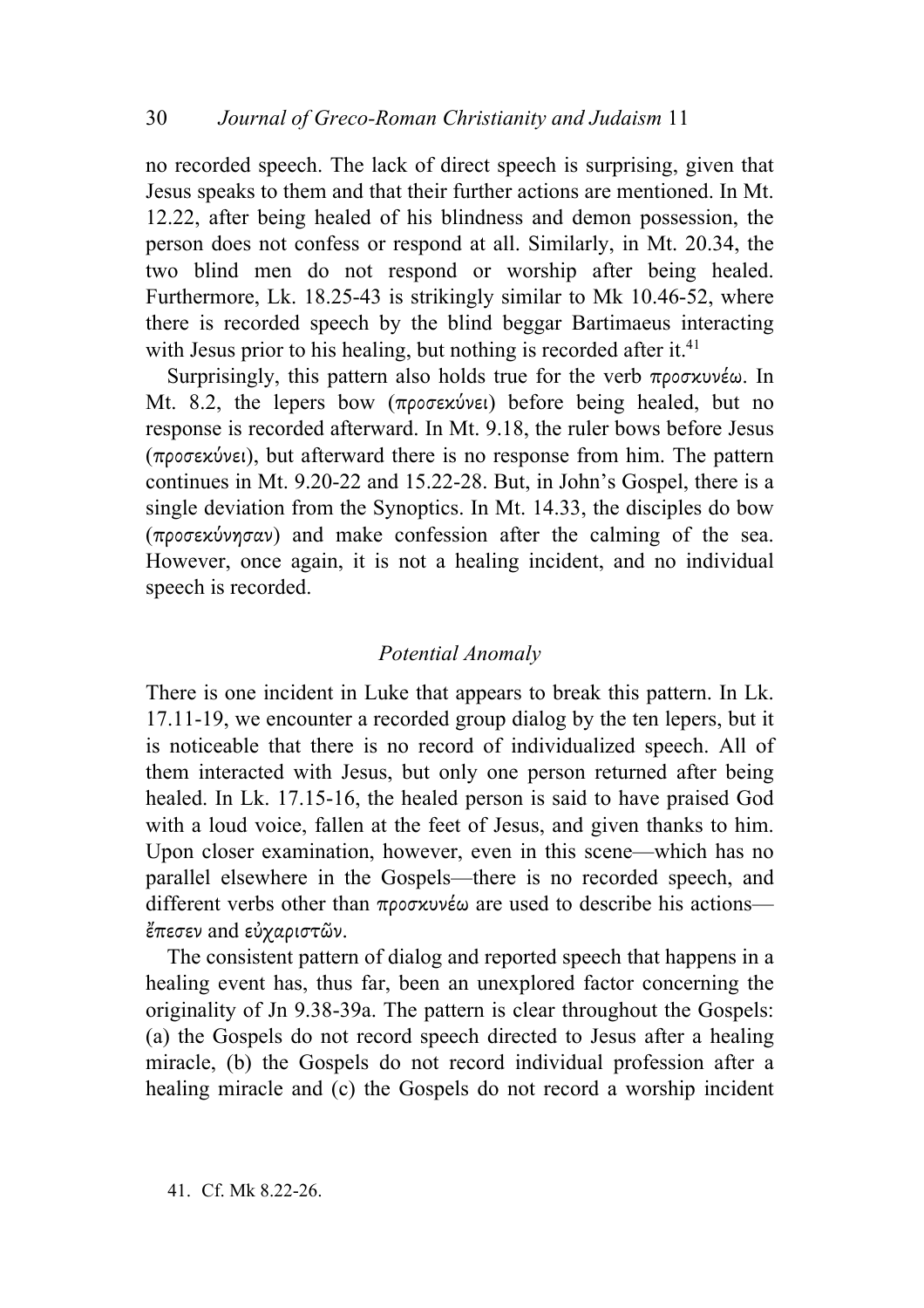after a healing miracle. John 9.38 stands out as contradicting all of these otherwise consistent narrative elements.

Of course, merely breaking with a pattern is not a proof for the text being a scribal addition. But on account of controverting multiple factors that are consistent throughout John and the Synoptics, the longer reading definitely falls outside of Johannine literary style and method. It was most likely added to the text.

## *Alternative Conclusion*

Why then was the text added? While the suggestion by Porter is intriguing, I find the early date of  $P^{66}$  an insurmountable challenge. If  $P^{66}$ is close to the mid-second century CE, there does not seem to be enough time for an incipit and conclusion to be adopted from lectionaries into the continuous text.<sup>42</sup> However, its use in baptismal rites and the narrative structure of John 9–10 suggest a simpler and more probable scenario. The evidence suggests an early scribe(s) might have inserted the verse in order to record the expected confession of the healed person.

There are two primary considerations that could have motivated an early scribe(s) to have expected an explicit confession from the healed man. The first is on account of the literary parallel between the spiritual blindness of the Pharisees and the sight of the blind man.<sup>43</sup> In Jn 9.16, there is recorded speech of the Pharisees declaring Jesus is not from God. Thus, an early scribe might have wished to strengthen the literary contrast by inserting recorded speech from the blind man concerning his spiritual sight, namely, his confession that Jesus is from God. Even though the literary point is explicit in Jn 9.40, the early Christians might have wanted to strengthen the contrast with the confession being recorded as direct speech. Such reinforcement of the literary parallel explains the motivation behind the anomaly of a post-healing confession. It also would explain the motivation behind the authorial selection of word-forms that are rarely used in John, such as  $\ddot{\epsilon} \phi \eta$ , πιστεύω and προσεκύνησεν, all of which appear in Jn 9.38, with ἔφη appearing at only one other instance in Jn 1.23.

Furthermore, scribes were perhaps motivated to have the confession of the healed man stated more explicitly so as to strengthen the literary

<sup>42.</sup> Comfort and Barrett, *Text of the Earliest New Testament*, p. 376.

<sup>43.</sup> Schnackenburg, *St John*, II, p. 239.